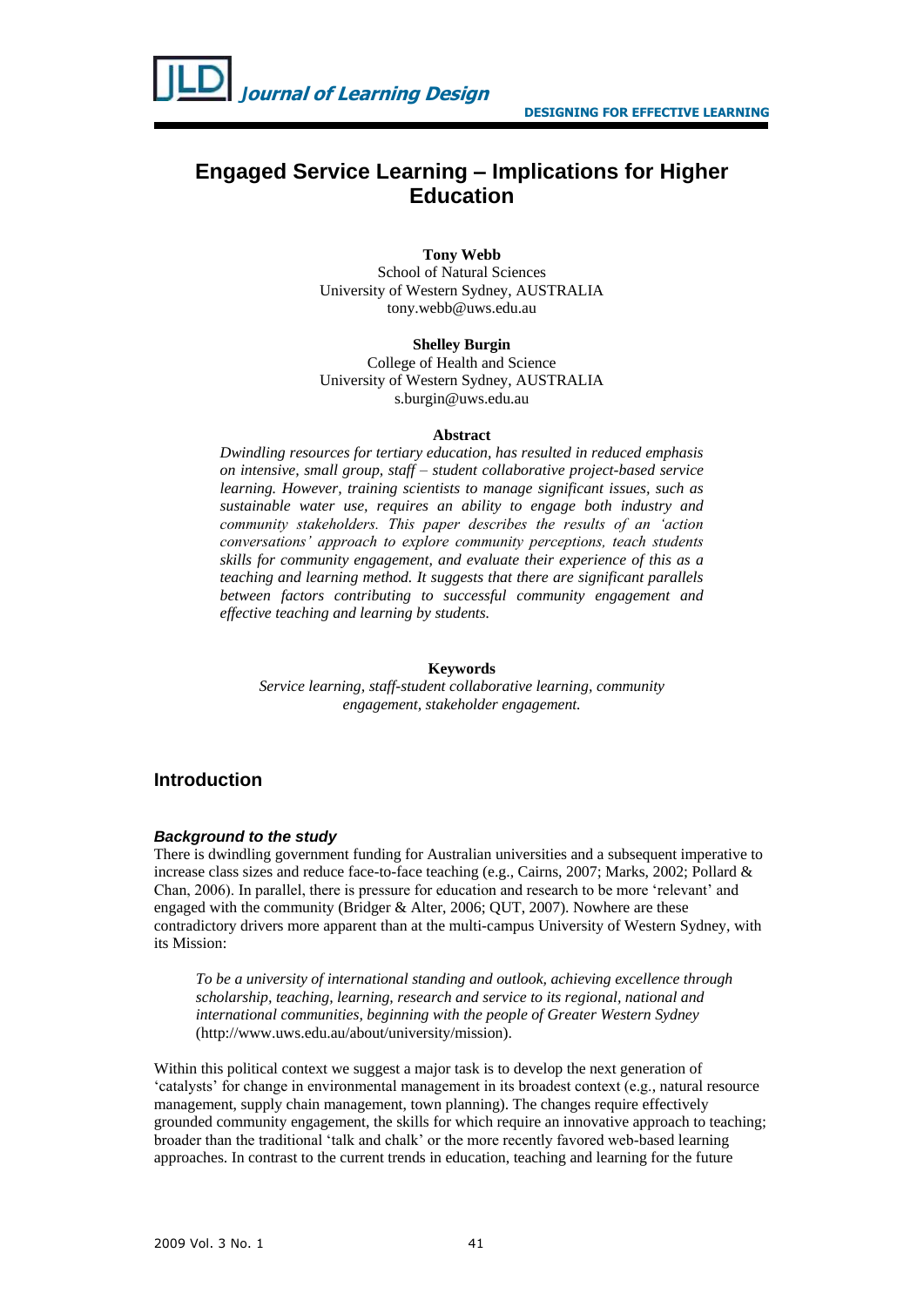

requires understanding processes that enable people to translate scientific/technical learning into community/cultural awareness and action. However, this approach is regarded with suspicion in many universities. For example, Jacoby (2003, pp. 279) suggests that:

*Faculty used to content-based teaching often tend to mistrust inductive, process-based teaching - the cycle of action and reflection- that characterizes service-learning, arguing that it is appropriate for co-curricular activities but not rigorous enough to be considered as pedagogy*.

Experience-based teaching and learning runs counter to the predominant, deductive modes of teaching on college campuses, which move from theory to practice, teach theory only or, in Paulo Friere's (1970, pp. 57-59) analogy, treat students as passive 'banks' into which the teacher 'deposits' information (whereas service learning places students' interpretation of experience at the centre of teaching).

While it can be difficult to demonstrate that such an approach is an effective education technique. there is a substantial body of praxis that can inform efforts to tackle this problem at the root of developing skills in resource management among university students. Variations on the approach have been variously labeled as 'popular education' (building on the work of Friere, 1970), 'community development', 'social action' (Syme & Nancarrow, 2002), 'participatory actionresearch' (Kemmis & McTaggart, 1988a; 1988b; McTaggart, 1997; Stapp, Wals & Stankorb, 1996), and 'in-service learning' (Jacoby, 1996; 2003).

While the value of intensive, small group, high staff - student collaborative learning teams in 'experiential education' and project-based 'service learning' is out of fashion within Australian academia, we believe that it is worth revisiting this approach particularly in the context of university 'engagement' and development of skills for managing significant ecological issues. Developing sustainable water use, for example, requires systems/integrated/holistic approaches that go beyond the best scientific/technical solutions. We need to recognize the importance of engaging the community in the process of developing appropriate outcomes and relevant skills for this as part of preparing our students to launch their careers.

This paper outlines the results of a semester long initiative, undertaken at the University of Western Sydney that involved students in developing a methodology to explore the social climate for community engagement, and in the process to become more knowledgeable about social and technical issues associated with water sustainability and its equitable use. We outline the process through which a small collaborative staff - student group developed a program for exploring skills for engagement, describe the development of an 'action-conversations' research methodology (Webb, 2006, based on Hauser and Hauser, 1975) for engaging a broader range of community stakeholders than those usually 'consulted' (Burgin, 2002; Lunney, Dickman & Burgin, 2002; Syme & Nancarrow, 2002), and we also explore the group's analysis of data from these conversations, the implications for community education on sustainable water use issues, and speculate on the parallel implications for tertiary teaching and learning styles where there is congruence between content and process. We then describe how the students applied skills and techniques learnt in the project to their own evaluation of the teaching and learning process, the features they identified as making a significant contribution to this learning process, and parallels between these features and those found in the wider literature on project-based service learning.

### *Experiential teaching and learning*

As indicated above, the structure of Australian universities mitigates against trans-disciplinary, action-research, and experiential service-based teaching and learning of skills for 'knowledge translation' that presents the scientific and technical aspects of real world issues of significance in the language and action-frames of the community. Traditional approaches to university education generally introduce students to knowledge in silos (courses/units). Subsequently, there may be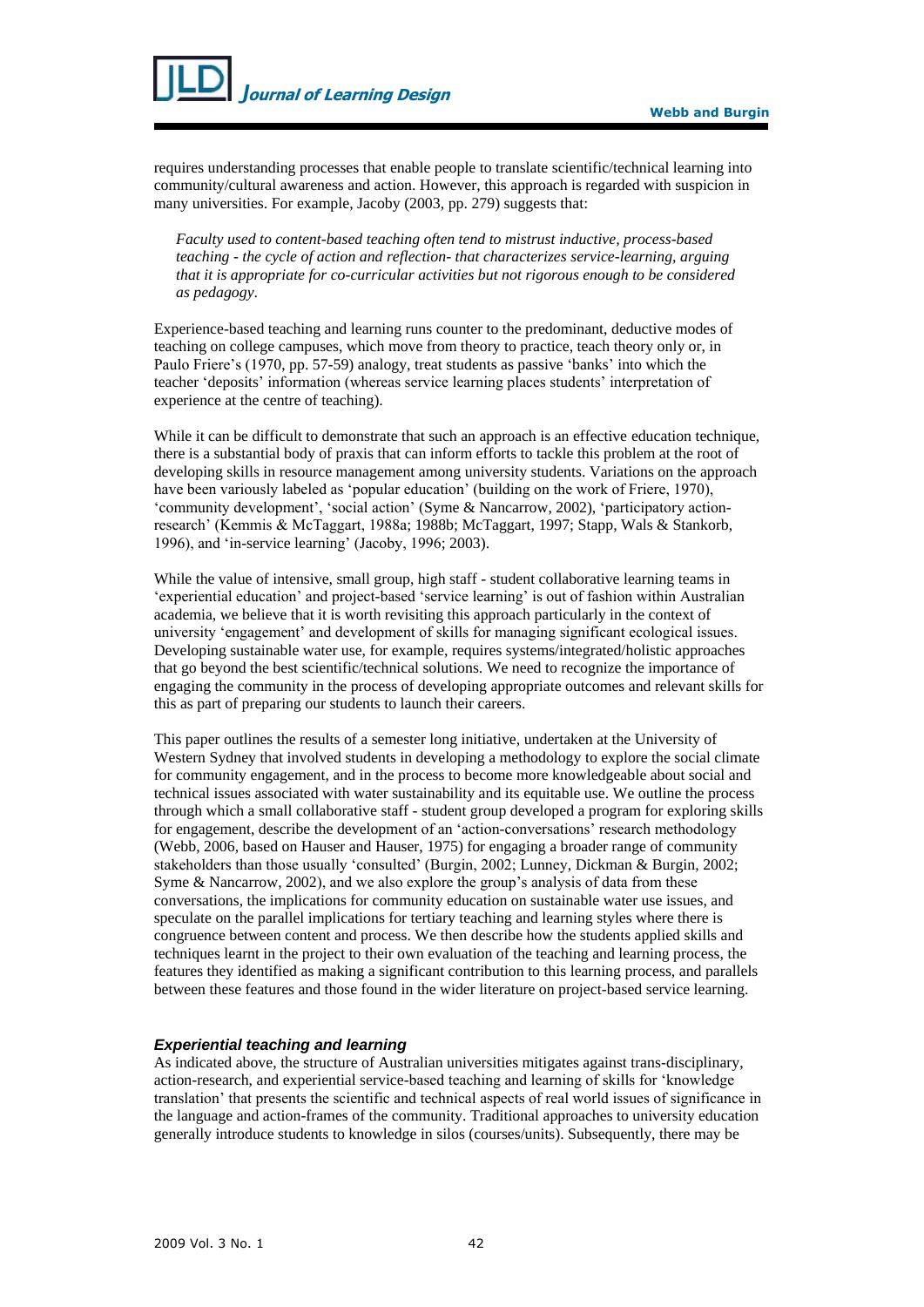

attempts to build intellectual bridges between these silos and between classroom activities and the community.

The kind of experiential systems-based teaching that we favor involves immersion in real-time issues, and interrogation of the knowledge base for its relevance in terms of 'solutions' that are socially and technically practical (cf. Bawden, 2007; Thompson, 2007). Alongside energy, climate change, and land use, the problem of water futures forms part of an existential imperative: the need to define and achieve sustainability (ecological, social, economic) in Australia. In part we see our purpose as educators being to develop student skills for translating scientific knowledge into community engagement and, specifically, to develop the skills and knowledge to tackle the root problem of getting such engagement. Our approach to developing these skills involves engaging students directly with stakeholders in the community. It involves exploring how we might begin to engage stakeholders in the broader community to search for their own practical solutions (on their own terms) and, in making a difference, knowing what difference they had made and how they had achieved the outcomes.

This seems to us to be a path to teaching and learning worth taking, and documenting the steps. It is participatory action research operating simultaneously at two levels. We explore how to achieve community engagement in the issue of water sustainability where many current and traditional community participation/community development initiatives are failing. We also investigate how we might best teach the skills in this area to students whose current and traditional knowledge silobased learning provides little opportunity to develop even limited skills in communication beyond the classroom.

#### *A collaborative staff - student 'water futures' action research study*

The 'water futures' study reported here shows how a staff - student collaborative group explored these questions. The initial stimulus for the project was a collaboration among seven staff from the School of Natural Sciences (University of Western Sydney) from a range of ecological and agricultural disciplines on a paper for a symposium titled *[In the pipeline: new directions in](http://www.uq.edu.au/crn/activities/nature_pipeline.html##)  [cultural research on water](http://www.uq.edu.au/crn/activities/nature_pipeline.html##)*, hosted by the University of Western Sydney (Burgin, Webb, Maheshwari, Huda, Packham, Parvez & Wallace, 2007). The working hypotheses for this paper were (1) managing water as a sustainable resource from either a scientific or technological viewpoint alone is ineffective because water use and management are strongly connected with social, economic, cultural, spiritual, and political factors; and (2) management and associated research has been fragmented at institutional, regional and national levels resulting in misunderstanding, confusion and conflict at the various levels of government (local, state, federal), academia and community-wide (e.g. primary producers, industry, households) and this has impacted on water sustainability; and (3) the process used to develop options to secure water supplies in the peri-urban landscape, at the community level, are as important as the options themselves. Hence the need to develop a framework for exploring how to manage water use in an equitable and sustainable manner, based on systemic action-research that explored ways to stimulate a debate that facilitates stakeholder participation, and ownership of practical sustainable solutions.

As an outcome of the initial discussions, approaches were made to second and third year undergraduate students inviting their participation in a collaborative staff - student project. This was presented as:

*an opportunity to explore ways to get community engagement and ownership of ideas for more sustainable water use and see how we might better translate scientific/academic ideas into the language that can be owned and developed by the community*.

Twelve students expressed an interest, eight attended either the first or second meeting in the first week of April 2007, and a core of five students joined the small group of staff and participated in a series of eight three-hour group training/exploration sessions spread over the next 10 weeks. The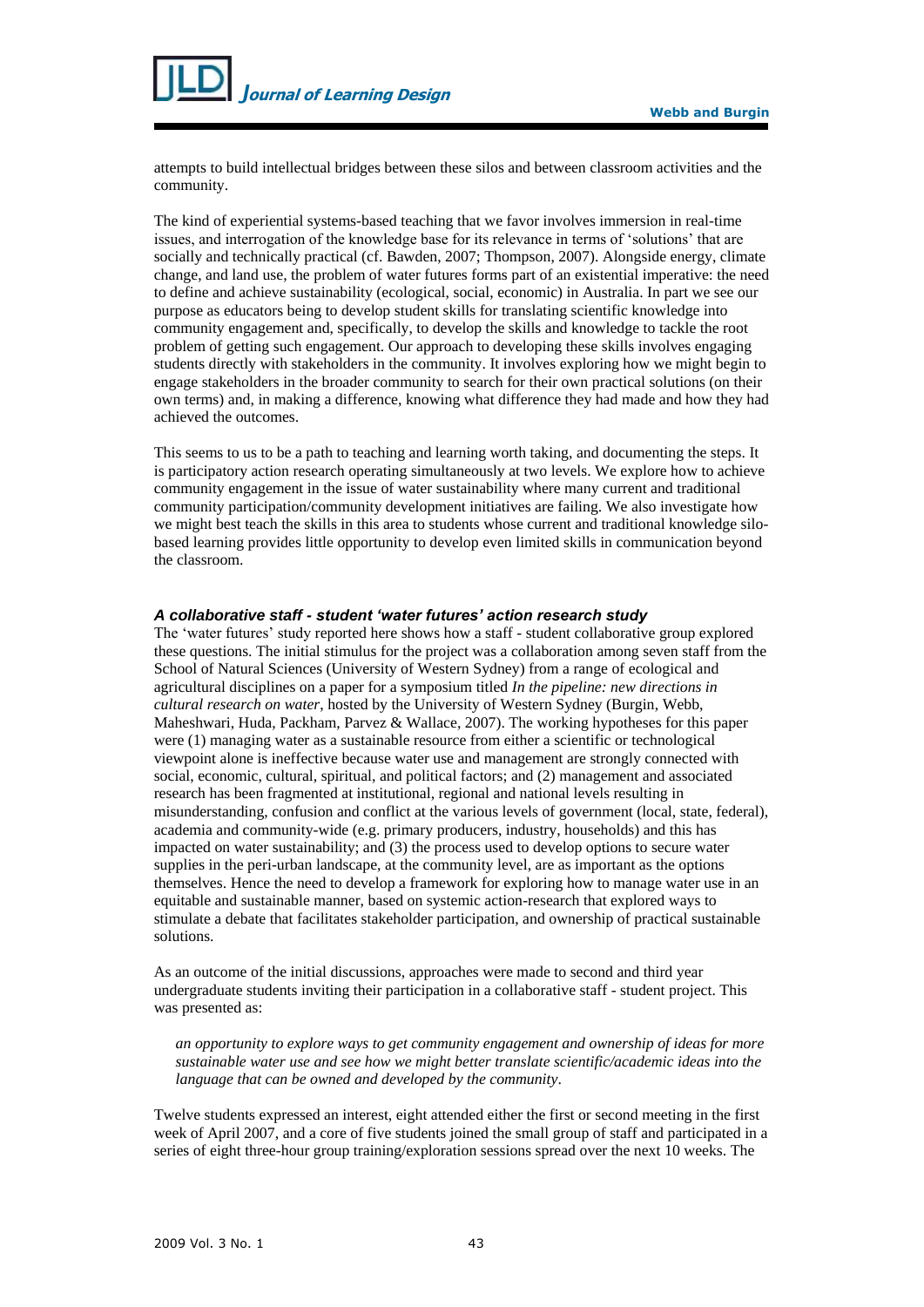

'Water futures action-research project' thus ran in the (Australian) autumn semester between April and June 2007.

#### **Learning objectives**

The semester long project was an exercise in teaching and learning by staff and students in an alternative mode using alternative (experiential) learning techniques. It focused on the development of a framework for exploring how we might gain broad community stakeholder support for practical activities that could lead to a more sustainable water future. We were interested in exploring how we might stimulate a community-wide dialogue (through action conversations within the community) about the issues. Secondarily we were interested to see what practical options might be possible: what the community thought might be needed, and how people thought they might be actively involved. We were also interested in exploring how the group, and the students in particular, evaluated this learning experience. The 'water futures' study reported here shows how a staff - student collaborative group explored these questions.

#### **The learning approach**

Within the group, we explored individual and shared concerns about the current unsustainable patterns of water use in Australia and what we thought might be achieved at a practical level to develop more sustainable use-patterns. These were then set aside and an open-ended questioning approach developed and used to investigate how the community saw these issues and what might actually be possible in the local area. This was done by engaging directly with community stakeholders and the results of these 'action conversations' were then analyzed and the implications for community engagement and education on water issues evaluated. Full details of this exploration have been reported in Webb, Burgin & Maheshwari (in press; Webb et al., 2007).

Informing this approach to community engagement was a critical exploration of the problem with traditional approaches to community consultation that start with scientific/technical and professional/managerial options for what needs to be achieved. This critique was informed by ideas from Hauser and Hauser (1975), and community leadership development 'tools for personal and political change' workshop material developed by Webb (2004a). These ideas are premised on the failure of traditional organizing tools to reach more than a small section of the community whose 'indignation' can be aroused over issues of social, political or environmental concern. Much traditional community education not only fails to engage large sections of the population; but the more effective it is in mobilizing the small pool of indignation the more it drives sections of the 'apathetic' population further away<sup>1</sup>. An alternative approach to the widespread problems of 'apathy' and alienation of sections of the community from participation in local issues and change processes suggests the need for a more 'Socratic' approach (Hauser & Hauser, 1975). This is based on asking open-ended questions as a way of engaging people in exploring their own ideas, in their own language, on the nature of the issue of concern, what might be done about it, and how this could be achieved. In contrast to providing information (answers) as a way of mobilizing social indignation, asking questions seeks to mobilize interest, curiosity and a sense of ownership of ideas. The art is to find the questions that work to do this. The 'action conversations' approach developed by Webb (2004a; 2006) provides a systemic framework for asking strategic but openended questions in a conversational style as the basis for social action. The initial 'concern' of a group is explored in order to identify (and set aside) the starting bias. The group then engages with a cross-sectional sample of the broadly-defined community of stakeholders to both test the climate

l

<sup>&</sup>lt;sup>1</sup> 'Apathy' the 'apathetic' and 'alienated' can be problematic terms. There is no doubt that a large section of the community fails to respond to 'activist' ways of seeking engagement but perhaps this 'apathy' is the result of using the wrong tools for engagement of this section of the community. It may be a hard lesson for activists to learn but people in this wider community are critical 'stakeholders' in the outcome, without whose support action is either unlikely, or likely to be actively or passively opposed.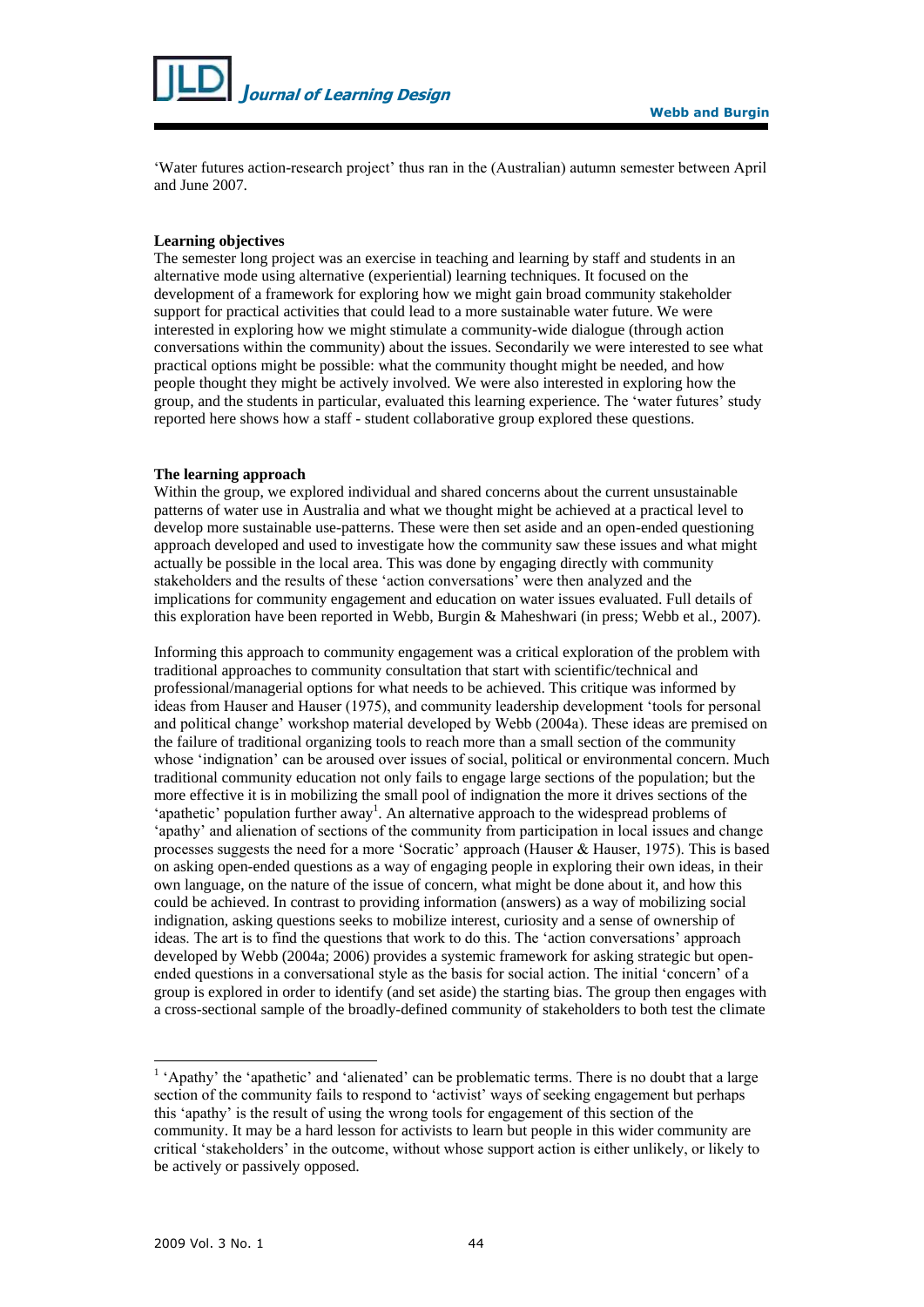

for action and identify the 'questions that work' to create interest, curiosity or engagement in meaningful interpersonal conversations about the issue(s).

A strategic framework of five questions is used to explore:

- o How people see the issues of concern?
- o Their perceptions on what is being done?
- o Their ideas for what should be done?
- o What stops these happening?
- o What might be the starting points for action?

These are used as the starting point. However, the actual form of these questions, and follow up probe questions that explore a person's perceptions in more detail, builds on the language (cued also by the body language) of the person being 'interviewed'. This approach differs somewhat from some other 'semi-structured interview' processes (see Kemmis & McTaggart, 1988a; 1988b), and particularly the strategic questioning approach of Peavey (1994; Peavey & Hutchinson, 1993) in that the initial 'pre-survey' stage is as much about finding the 'questions that work' as about gathering information from the community. Once the pilot (or 'pre-survey') phase has identified the questions that achieve community engagement, the approach can be expanded to create a community-wide conversation (perhaps using a variety of community-cultural development tools) and build support for specific courses of action the community wishes to develop.

A noticeable feature of the development of skills and techniques within the staff - student collaborative study group was the exploration (and unlearning) of old patterns of (personal and collective/group) thought, feeling and behavior (some reinforced by academic teaching and learning) that inhibit meaningful engagement with community members. The group developed a 'stakeholder matrix' (see Table 1) that included many who are not part of the group of 'usual suspects' (see e.g., Burgin, 2002; Lunney et al., 2002; Syme & Nancarrow, 2002) already committed in some way to social action on water issues. The gradual development of skills in 'conversational style' interviewing led to an appreciation of the role of the strategic questions' framework as a useful guide to 'mapping' the conversation, keeping it 'on track', and locating responses and comments from often 'messy' conversations that followed the stakeholder's interests and ideas. This framework also facilitated note-making after the conversation which allowed the participants to maintain the informal conversational relationship during the interview.

Both within the group, and in the stakeholder conversations, the processes used encouraged development of more 'equal' relationships, rapid building of trust and more open/honest 'real' sharing of ideas. The group gradually appreciated how, important as the strategic questions are, the actual 'questions that work' evolve from listening more deeply to what the community stakeholders are saying. As a critical aspect of this interview-skill development, the group explored how to (1) observe and use body language (mirroring and pacing) as a guide to developing engagement in the conversation; (2) how to use reflection of the other's language and key-words (active listening), and tone/voice inflection to guide the conversation deeper into some areas of interest. This led to an exploration of new, different and more relevant forms of questions that worked; and the importance of attending to and 'capturing' in note form the key words from both the questions and the stakeholder responses.

These action-research tools were trialed, tested, reviewed, and refined in practical conversations, initially within the group and with academic peers (other university staff and students) as community stakeholders in water futures issues. Subsequently, but within the limited time available over the semester, the project was progressively expanded to include a broad crosssectional sample from the evolving matrix of stakeholders. The weekly meetings reported on progress with the interviews, identifying: 'questions that worked', their form, and the key words that appeared to 'resonate' in conversation with stakeholders (often contrasted with forms that were 'intuitively' chosen based on scientific/technical academic ways of framing the issues and sustainable water options). In particular, the group began to identify 'simple' questions that opened an exploration of 'values' related to lifestyle and world views around water. Reading of the 'interview' notes across the group led to supplementation of the initial notes through action-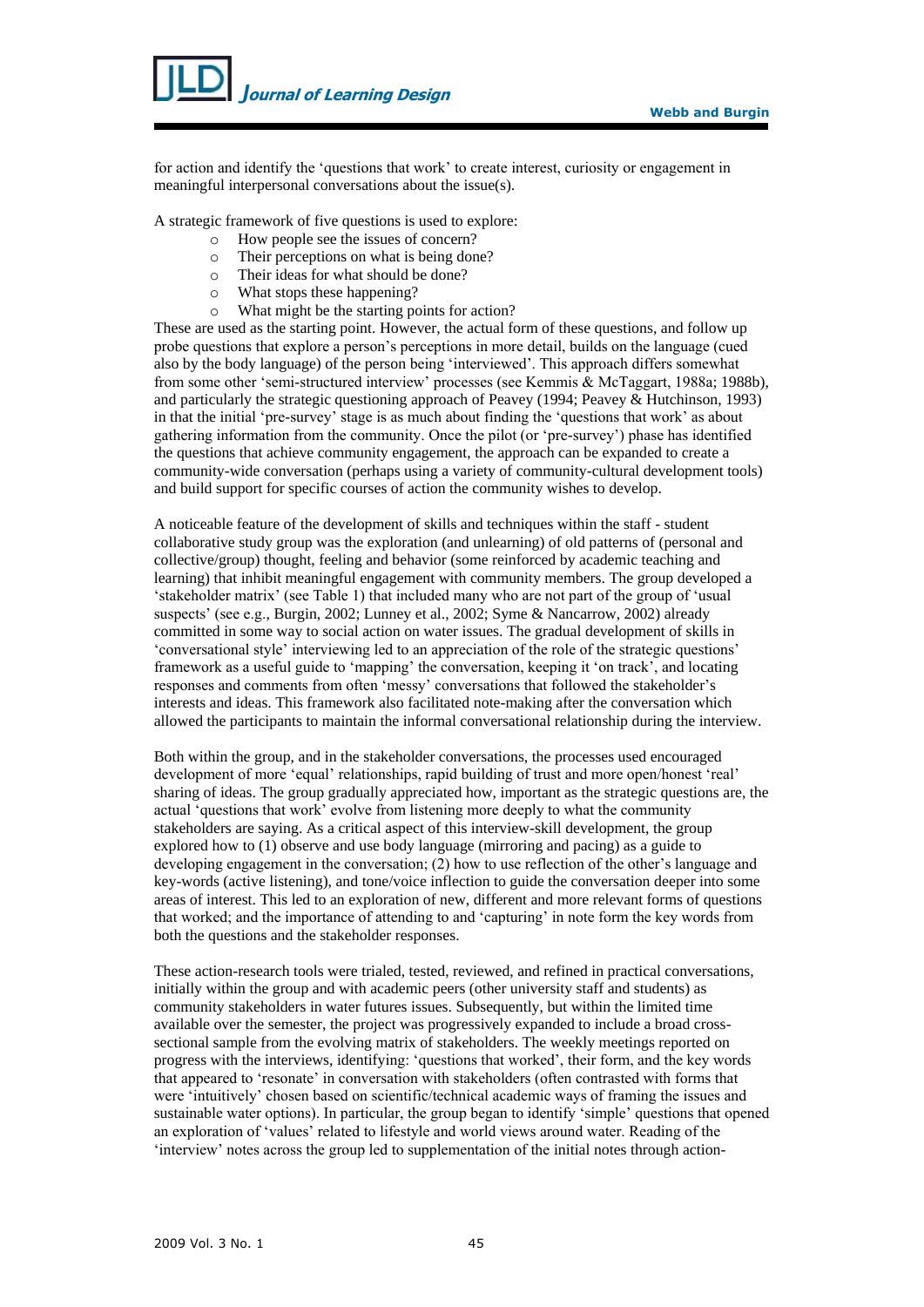

conversations within the group that encouraged the interviewer to further recall details from particular conversations by the action-researcher/interviewer who conducted them.

This was followed by multiple 'coding' of the recorded data within the group (cf. Glaser, 1992; Glaser & Strauss, 1967) to highlight standout ideas in the words and phrases used by people interviewed; and then the mapping of these coded terms. This initially occurred across small numbers of the notes from the action conversations, and eventually the whole stakeholder sample. Finally group discussion led to an analysis that identified key features and implications for future work in developing community-sustainable water futures.

At the conclusion of the process the students in the group conducted their own action conversations, interviewing each other about their experience of the method in terms of a teaching learning process compared to the more 'traditionally structured' university course/unit based learning experience. The results, in terms of both the outcome/learning from the project on water futures issues and the student learning experience, are reported below.

# **Results**

The initial results suggest that the approach has merit in terms of its ability to tap into, and identify cultural elements that can inform further community education, leadership/ownership and capacity building work that might develop 'grounded' options for future water use in communities. More important, they suggest that the teaching mode by which students learn how to 'engage' the community can be more effective to the extent that it parallels those 'relational' elements that are part of the community engagement process.

### *Community perceptions of water issues*

Table 1 shows the preliminary stakeholder map developed by the group and the cross-sectional sample of 30 stakeholders interviewed. A feature of this mapping exercise was a group exploration of who might be potential stakeholders outside of the 'usual suspects' that are traditionally identified as appropriate and accessible for such community consultations. It also prompted discussion about how such 'un-usual' stakeholders can be approached and their views included in the consultation process.

*Table 1* Community stakeholders on issues of water sustainability, identified by a small group collaboration of academics and students developed as part of the process of investigating new ways of teaching skills, and obtaining information on community attitudes to equitable and sustainable water issues.

| Category                                        | Potential interviewees                                                                                                  | Interviewed              |  |
|-------------------------------------------------|-------------------------------------------------------------------------------------------------------------------------|--------------------------|--|
| Water-Engaged<br>Professionals                  | Worker with water supplier<br>➤<br>Catchment Authority management<br>⋗                                                  | Sewage worker            |  |
|                                                 | <b>Sydney Water</b><br>⋗<br>Bore Owners & users<br>⋗<br>Irrigation suppliers<br>⋗<br>⋗                                  |                          |  |
|                                                 | Sewerage worker<br>Department of Primary Industries<br>⋗<br>Farmers/Growers<br>↘<br>(multiple subcategories)<br>$\circ$ | Farmer<br>Turf Farmer    |  |
| Community<br>professionals<br>(not specifically | Fire fighters<br>Lawyers<br>Pubs and clubs                                                                              | RFS Brigade<br>Solicitor |  |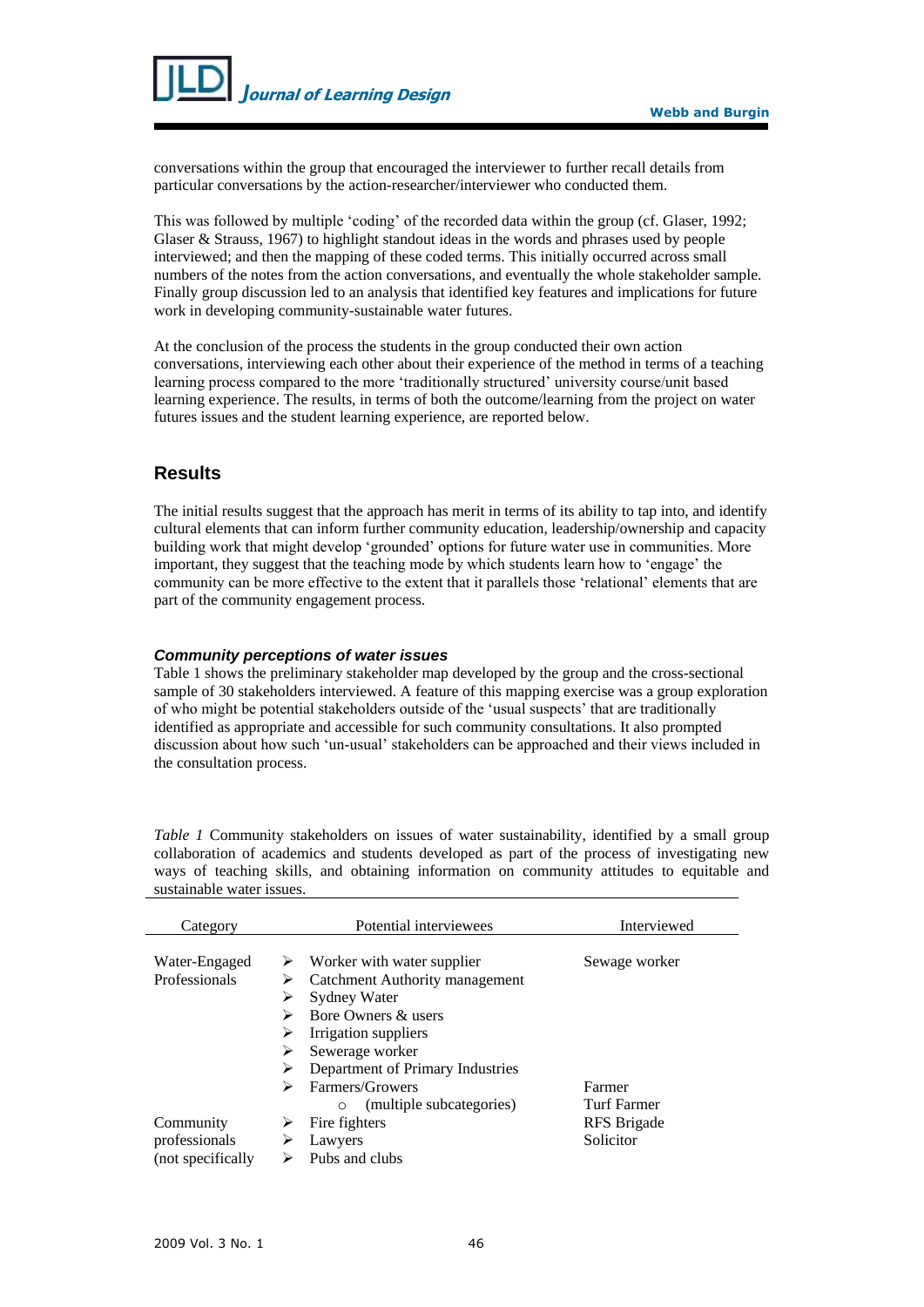

| water-engaged) | ➤                     | Hotels motels           |                             |                            |  |  |
|----------------|-----------------------|-------------------------|-----------------------------|----------------------------|--|--|
|                | ➤                     | GP / Medical            |                             |                            |  |  |
|                | ➤                     |                         | <b>Local Businesses</b>     | <b>Businessman</b>         |  |  |
|                | $\blacktriangleright$ |                         | Recreational owners         | Owner Fast food            |  |  |
|                | $\blacktriangleright$ |                         | Child-care workers          | business                   |  |  |
|                | $\blacktriangleright$ | Trades people           |                             | Trainee child-care         |  |  |
|                |                       | $\circ$                 | Multiple categories         | worker                     |  |  |
|                | ➤                     | Media                   |                             | Garden service person      |  |  |
|                | ➤                     | Others                  |                             | Electrician                |  |  |
|                |                       |                         |                             | Journalist (Chinese)       |  |  |
|                |                       |                         |                             | Post woman                 |  |  |
| Government     | ➤                     |                         | <b>State Politician</b>     | Politician's assistant     |  |  |
|                | ➤                     |                         | Local government officers   | Capital works Officer      |  |  |
|                | ➤                     |                         | Local government councilors |                            |  |  |
| Non-Government | ⋗                     | Landcare                |                             |                            |  |  |
| organizations  |                       | $\circ$                 | Bush regeneration           |                            |  |  |
|                |                       | $\Omega$                | Rivercare                   |                            |  |  |
|                |                       | $\circ$                 | Watercare                   |                            |  |  |
| Sports people  | ➤                     | Swimmers                |                             |                            |  |  |
|                | ➤                     | Fishermen               |                             |                            |  |  |
|                | $\blacktriangleright$ | Sports players          |                             | <b>Australian Football</b> |  |  |
|                | $\blacktriangleright$ |                         | Recreational users          | League player              |  |  |
|                | ➤                     |                         | Grounds keepers             |                            |  |  |
| Residents      | ➤                     | Home owners             |                             |                            |  |  |
|                | ⋗                     | Renters                 |                             |                            |  |  |
|                |                       |                         | Each sub categorize x       | Single mother              |  |  |
|                |                       | $\circ$                 | Couples/families            | Married father             |  |  |
|                |                       | $\circ$                 | Single parents              | Married Mother             |  |  |
|                |                       | $\circ$                 | Single alone (young)        | Mother                     |  |  |
|                |                       | $\circ$                 | Single alone (elderly)      | Hobby Gardener             |  |  |
|                |                       | $\circ$                 | Working mother              | Gardener                   |  |  |
|                |                       | $\Omega$                | 'Housewife'                 |                            |  |  |
|                | ➤                     | Gardeners               |                             |                            |  |  |
| Education      | ≻                     | Students (university)   |                             |                            |  |  |
|                | $\blacktriangleright$ |                         | Students (school)           | Student - Arts $(2)^2$     |  |  |
|                | ➤                     |                         | School teachers             | Student – science $(2)$    |  |  |
|                |                       | $\circ$                 | Primary                     | Student - international    |  |  |
|                |                       | $\circ$                 | Secondary                   | Primary Teacher            |  |  |
|                | ➤                     | Water engaged academics | <b>TAFE</b> teacher         |                            |  |  |
|                |                       | $\circ$                 | University                  |                            |  |  |
|                |                       | $\circ$                 | <b>TAFE</b>                 |                            |  |  |

### *Data analysis: t-test*

In analysing the interview data the group initially took a small test-sample of seven of the 30 pilot interviews. Initial data from these interviews was 'thin'; reflecting the method of note-making after, rather than during the conversations, together with the relative lack of experience of some of the interviewers. To improve the quality of these data, each interviewer was further 'interviewed' by two colleagues who encouraged further identification of the key ideas explored and, particularly, the language used by the interviewed stakeholder. Notes on this secondary conversation, together with the primary notes made by the initial interviewer were then 'coded' by each of three people. This involved highlighting key words, phrases and ideas (in the language

l

 $2$  Multiple student interviews were the result of students interviewing their peers as 'test' interviews – part of the learning process developing skills in this style of interview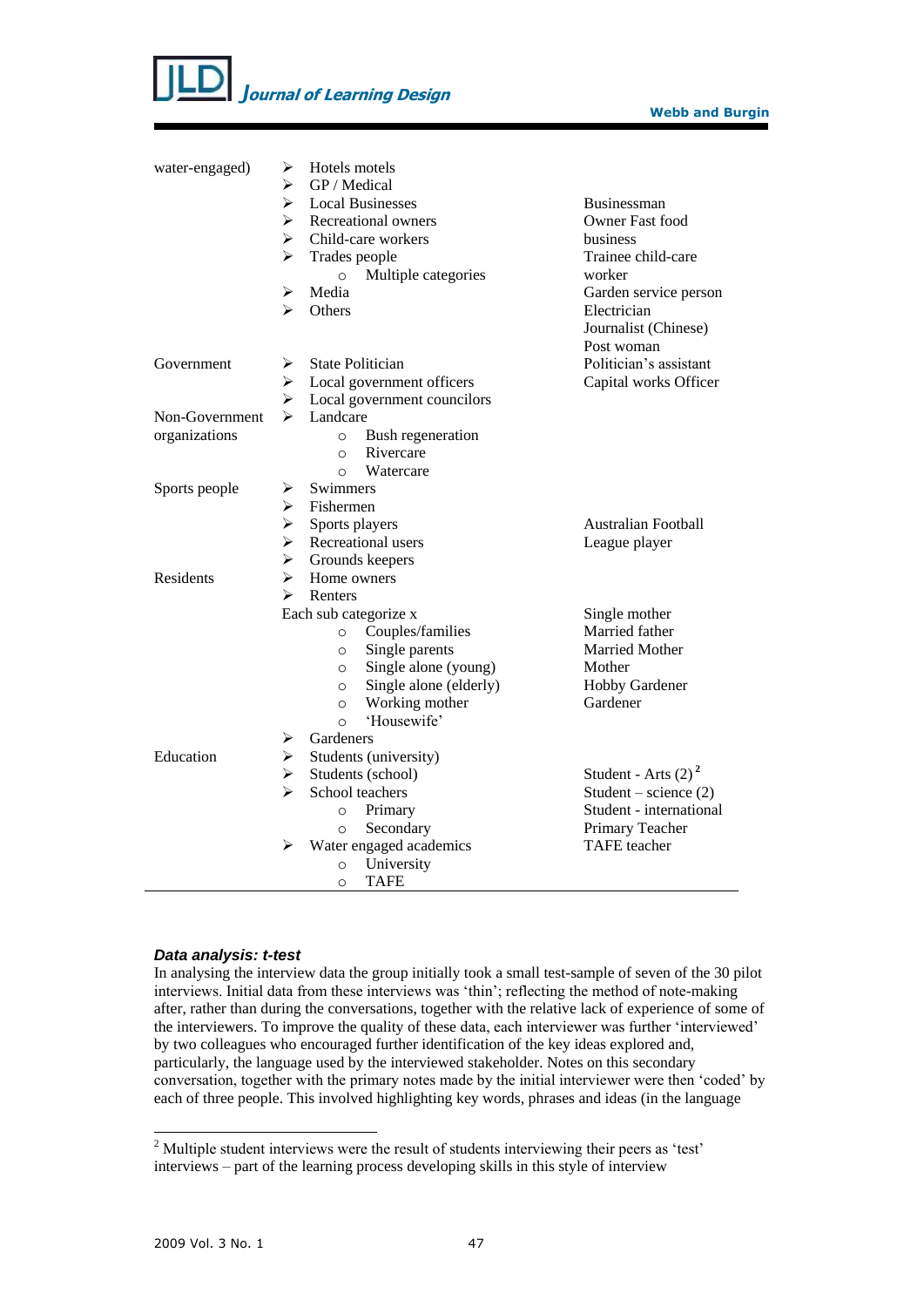used by the interviewee). These coded words were then mapped on a whiteboard into ways people had of seeing/describing (1) the essence of the 'problem' as the interviewee saw it; (2) what they thought was being achieved; (3) what they considered might need to be done about the issue; and (4) obstacles to change. The mapping was then further coded by the group for significant language.

Group discussion of this coding and the context of the identified words in the interviews demonstrate that a major problem with community engagement on water issues was one of communication. The language used was '*too technical/academic*', the issue '*too hard*', there was '*too much information*', people were '*not seeing it',' a lot was being said*' but '*little done*'. What stood out for the group was how the words used suggested that the problem was as much with the way that the message about the water issues was being communicated as the scale of the problem; and that part of the problem was the way the public message was couched in the cognitive/verbal, effectively 'auditory' (hearing) mode; rather than the 'visual' (seeing) and 'kinesthetic' (doing) modes.

On the other hand, in discussing the solutions (and obstacles to these) the words used were about '*being shown', 'seeing*' and '*getting people to see*' the message '*in pictures and diagrams*'; and '*doing things*' (with examples) even down to '*changing old patterns*' and reframing the problem in terms of '*people who do*' and *'those who don't*'. The language here was predominantly about seeing and doing, almost exclusively without reference to the previous verbal/cognitive mode of sharing 'information'.

The implications of this are that, whatever community education programs might be developed in the area, there is a need to focus on all three modes of receiving information and learning (the visual and kinesthetic and the verbal) and perhaps there should be more focus on providing this information visually (through diagrams and pictures), and through practical examples (that can be seen) and practical activities (that can be done). A parallel implication is that the student learning process also needs to involve the same multiple teaching modes of the visual, kinesthetic and verbal that the community stakeholders, at least subliminally, seek. The coding of the language of 'seeing' and 'doing' by the group is a reflection of the significance attached to these terms by the student and staff researchers, as much and perhaps even more so than the community interviewees.

Like most ideas that, in retrospect, can be seen as obvious, this result was not anticipated. The full action conversations process (see Webb, 2006) involves the group in developing and discussing the participants' own ideas (against the action conversations five-question framework outlined previously), and then discussing what they expect to find when having conversations in the field. This 'concern stage' of the process is designed to identify and so guard against bias in the interviewing process. It also helps the group identify new features or 'emergent themes' (Glaser, 1992) that stand-out in the data because they were not obvious in the preparation/planning stage. The emergent feature of the significance of verbal/visual/kinesthetic language as a medium for the message about water futures was not identified at the earlier stage of the process. It emerged from the data. As such it highlights a significant weakness in the conception, planning and management of community education activities and much of the education material produced as part of the water debate to date, and the approach of the more traditional teaching approach of most universities, colleges and schools. How many people have an image/picture or could diagram a desalination plant, or can picture how effluent treatment for recycling of drinking water actually works? In fact, as the group discussion highlighted, much of the 'education' provided by government and media has been in the form of 'talking heads', rather than visual imagery, and such approaches tend to be mirrored in the classroom. If, as we postulated, above a critical challenge is the development of skills for translation of scientific technical ideas into active community engagement with an ownership of these how can we do this without demonstrating (so that students can see) and practicing (so that students can do) those activities that get such engagement?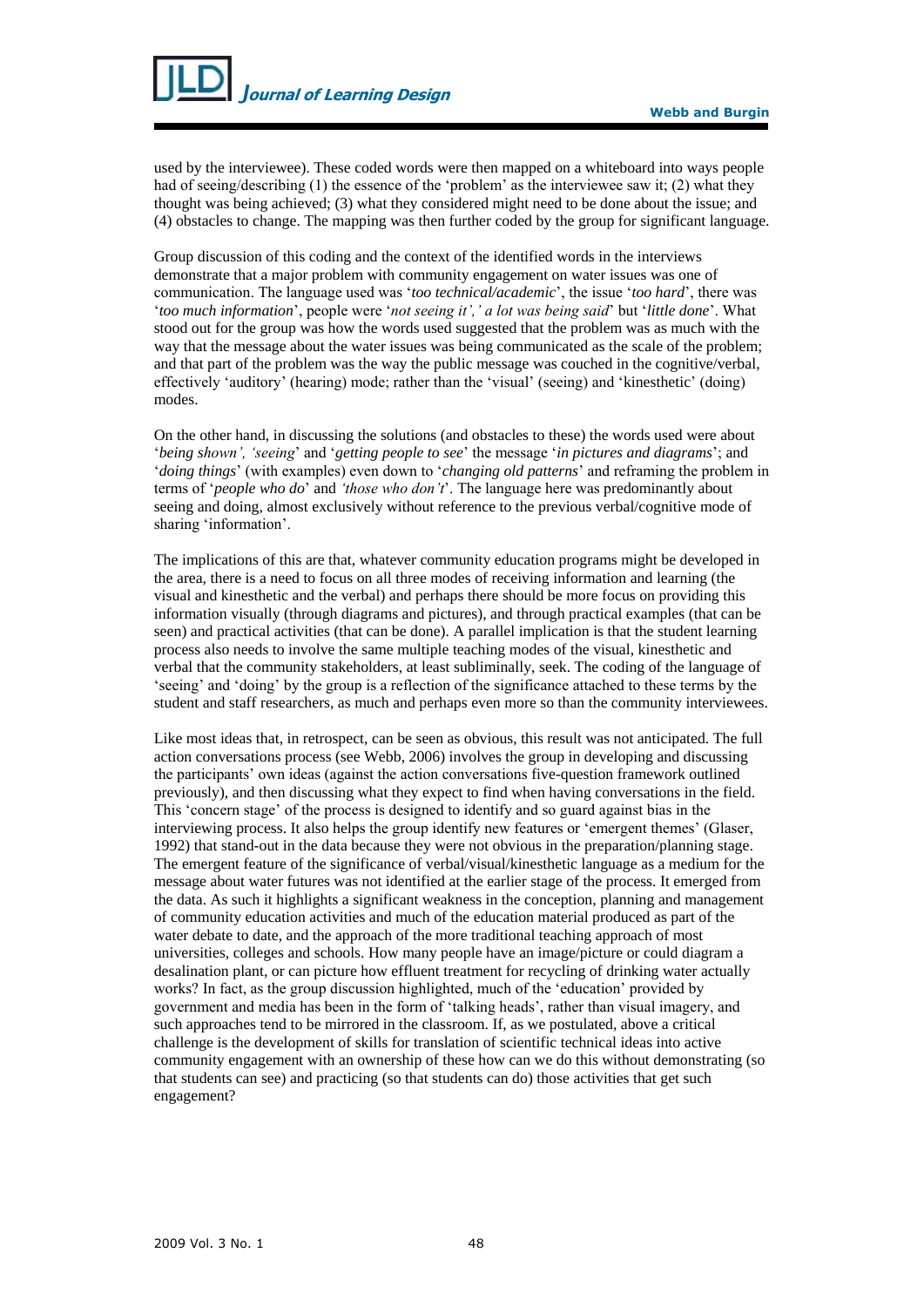

### *Lessons from analysis of the full action conservations dataset*

Further analysis of the remaining data involved systematic coding for key words and phrases by each of the participating researchers (staff and students) of the notes on each of the 30 interviews in the sample obtained during the semester. From this a list of the key words that 'stood out' in the notes was loosely mapped across three categories: technical (words indicating awareness of problems with water use/sustainability), processes (words indicating vehicles for change, for example, education, media, school, government), and cultural (words indicating positive or negative attitudes to vehicles for change). The choice of these initial categories was the result of group discussion and trial mapping to find ways of grouping the coded phrases into general 'themes'. The interview notes were then scored for frequency of occurrence of these key words and the group discussed the members' perception of the significance of these frequencies. This involved relating the words to their context in the action conversations, how they might best be grouped and how the grouped frequencies might be interpreted. This dataset, process of analysis, and the conclusions drawn from the frequency analysis have been described in detail in Webb et al., in press; 2007). Table 2 shows the group's overall interpretation of the data (left hand column). Alongside this we offer our more speculative analysis of parallel implications for the teaching and learning process.

| Community perception                                                                                                                                                                     | Lessons for student learning                                                                                                                                                                                                                                                                                |  |
|------------------------------------------------------------------------------------------------------------------------------------------------------------------------------------------|-------------------------------------------------------------------------------------------------------------------------------------------------------------------------------------------------------------------------------------------------------------------------------------------------------------|--|
| There is general awareness of crisis and need<br>for action                                                                                                                              | Students share community awareness of<br>sustainability crises - and the desire to be able<br>to tackle these can be a powerful motivator for<br>learning                                                                                                                                                   |  |
| There is awareness/recognition of the major<br>technical solutions being considered - but also<br>recognition of need for practical household-<br>level solutions                        | Students have awareness/recognition of and<br>knowledge on the technical issues (may also<br>recognize the 'social problem' of community<br>engagement) but see the need for practical<br>application of solutions to these problems as a<br>key part of the teaching/learning process.                     |  |
| Public education is seen as needed (but the role<br>of media is limited)                                                                                                                 | While information is useful the medium by<br>which the learning process takes place is as<br>important - and traditional formats may not<br>suffice                                                                                                                                                         |  |
| Government is seen as important in promoting<br>change but not (merely) by regulation or<br>'market forces'.                                                                             | The 'governed' processes of higher education,<br>particularly what is taught and the processes of<br>assessment and examination many have a<br>necessary, but arguably not sufficient role in<br>assisting the acquisition of appropriate<br>knowledge about sustainability issues and<br>change processes. |  |
| People need to be involved at household level.                                                                                                                                           | Students need to be involved in promoting<br>change through 'hands-on' experience of<br>working with issues at a practical level.                                                                                                                                                                           |  |
| People are concerned about costs and time but<br>these are not the major obstacle, rather the<br>obstacles are people's attitudes and sense of not<br>being personally affected (apathy) | Students face time/cost pressures in their<br>studies, so the opportunity to engage in these<br>practical learning experiences can be assisted<br>where they are integrated into course structures<br>- but the absence of this is not the main barrier                                                     |  |

Table 2 General conclusions on community perceptions of water sustainability, and some parallel lessons for student teaching and learning developed during a teaching and learning collaboration between academics and tertiary students.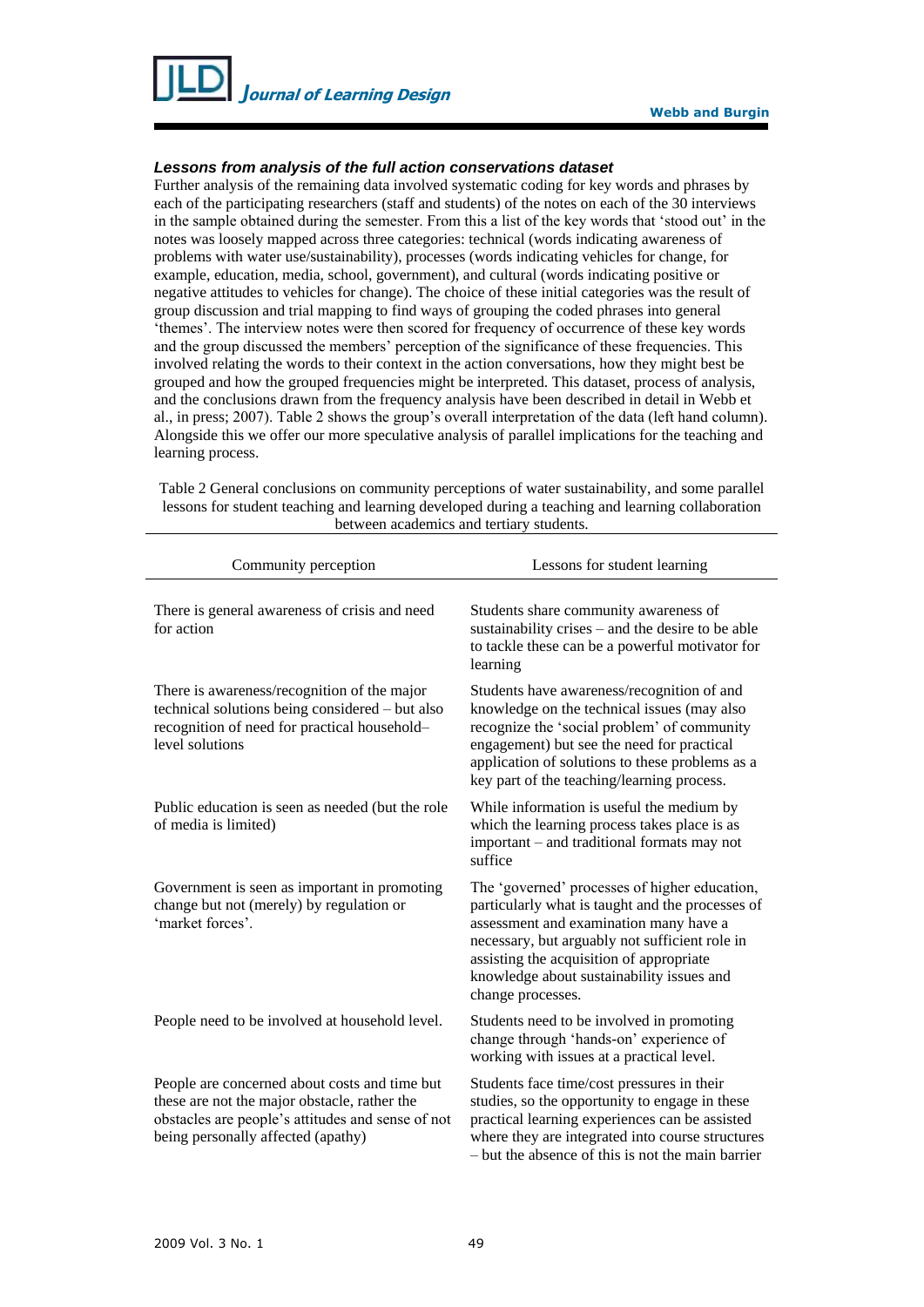| <b>Journal of Learning Design</b>                                                                                                                                                                                                                                                                         | <b>Webb and Burgin</b>                                                                                                                                                                                                                                                                                                                      |  |
|-----------------------------------------------------------------------------------------------------------------------------------------------------------------------------------------------------------------------------------------------------------------------------------------------------------|---------------------------------------------------------------------------------------------------------------------------------------------------------------------------------------------------------------------------------------------------------------------------------------------------------------------------------------------|--|
|                                                                                                                                                                                                                                                                                                           | to student engagement. Changing academic<br>structures is not the immediate solution – rather<br>this should follow initiatives that engage<br>students in tackling the root problem of a<br>culture of apathy by making personal<br>connections with sustainability issues as an<br>integral part of the teaching and learning<br>process. |  |
| The problem is not lack of knowledge – rather a<br>sense of being overwhelmed by it.                                                                                                                                                                                                                      | Teaching and learning in this area needs to<br>develop a sense of empowerment $-$ a well<br>founded sense that students can make a<br>difference – and know how they made it.                                                                                                                                                               |  |
| Talk is seen as problematic as a way of<br>promoting education on these issues; instead of<br>(or at least alongside) such talk there is a need<br>for practical examples of things that work and<br>activities that engage people in these with a role<br>for more visual forms of presentation of ideas | 'Talking heads' such as the traditional lecture<br>without opportunities for seeing the ideas in<br>action through community interaction, and<br>practical application that demonstrates student<br>ability to tackle issues, will not stimulate<br>learning to the same degree                                                             |  |

#### *Further options for group analysis*

The next stage of the analysis could involve the further exploration of the data. We have discussed developing a more quantitative survey (perhaps based on five point scales) using some of the dialectics identified in the action conversations' data such as: people affected/not affected by water issues; my problem/someone-else's problem; problem of water use/problem of water supply; people who care/people who don't care; too much information/not enough information; farmers should have priority/city should have priority; schools should teach water conservation/parents should teach conversation. As well as providing measures of community attitudes, the results could be used to provide a stimulus for community-based individual and group stakeholder discussions. In addition, as with the speculative analysis above, many of these could be explored for parallel lessons in terms of the way we structure teaching and learning experiences for students.

The next stage of the project will involve the initial collaborative group and other staff and students who have expressed interest as a result of the initial reports. It will extend the action conversations approach to explore the scope for practical action with and by groups of community stakeholders in the local area. Some training of the new participants in the group will be undertaken by students involved in the initial phase. Given the evidence from this project on the need for visually and practically-based education, part of the next phase will explore scope for using PhotoVoice (Wang, 2003; Wang & Burris, 1997; Webb, 2004b) to engage the broader community in better 'seeing' and 'hearing' about both the nature of the problem, and practical ideas for action that community stakeholders might develop on alternatives to using potable water for irrigation. The aim will be to develop university - community collaborative projects that involve all the stakeholders: students, academics and community members, in the process of action-research and engaged learning.

#### *Evaluating the outcome in terms of the student learning experience*

As noted above, the same action conversations tools were used by the students in the group to explore their experience of the teaching and learning process. The five students constructed their own framework questions and conducted their own interviews (two separate interviews for each student participant) recording the key data in note form. These 10 sets of interview notes were then de-identified and coded by both the students and academics involved in the project. Analysis was undertaken using the same approach of identifying emergent themes described above. The results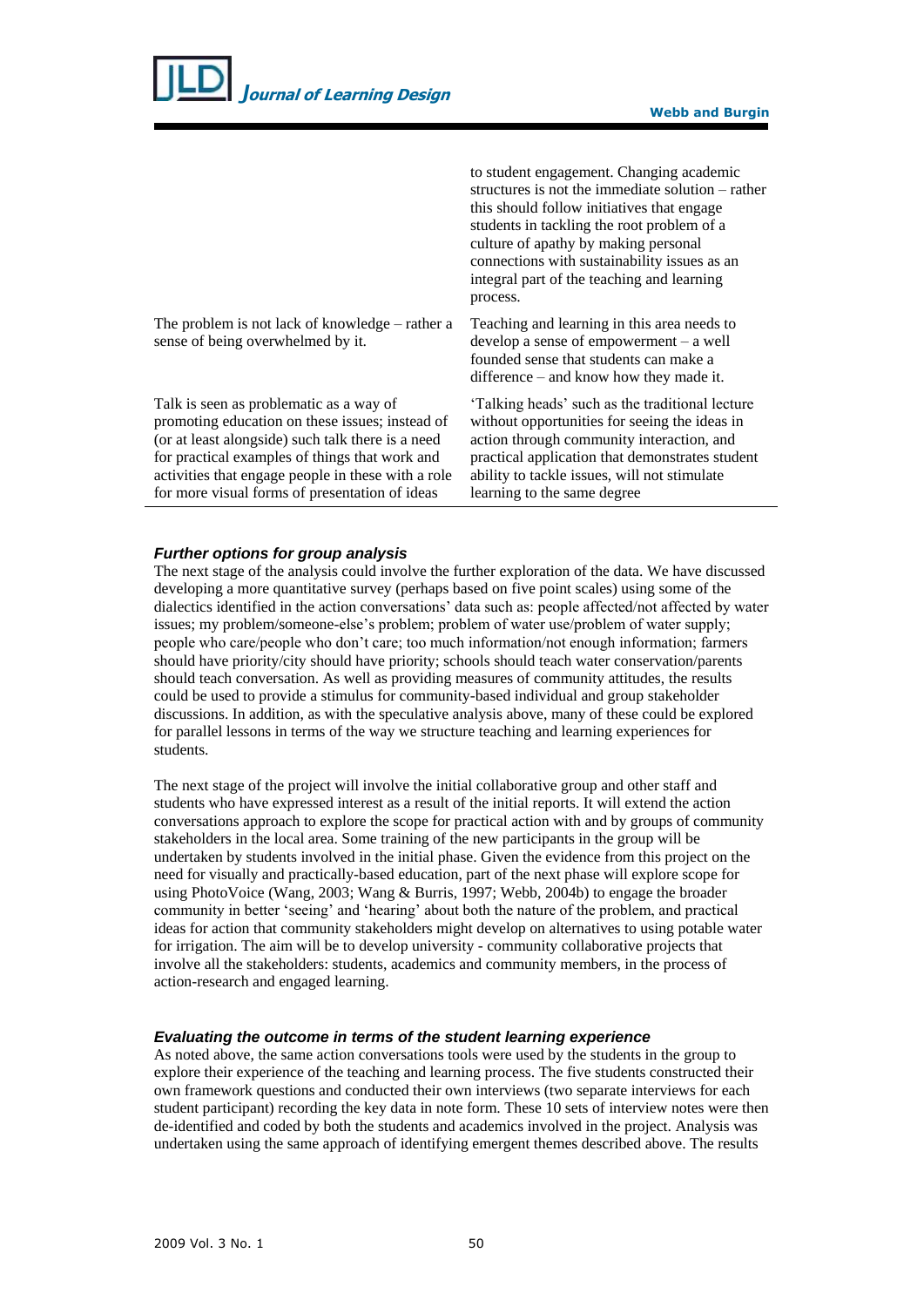

can best be summarized with themes illustrated by the language in which they were expressed as follows:

In terms of *learning* the emergent themes were those of *new and different* ways of finding/gaining information/data/concepts and processes *based on experience***:**

- 'I experienced different ways of gaining information', and
- 'I gained a new concept which anyone in positions where leadership is required can use'. Also *new and better ways of communicating*/talking with people:

'I developed new communication skills',

- 'How to talk better', and
- 'More confidence in talking and sharing', and
- 'I gained experience in the social side of interviews rather than taking the literal side you take their true understanding'.

In terms of the *perceived benefits* there were few material or academic rewards associated with this but not to be underestimated, the students noted the free *food* (staff shared the cost of local pizza delivery at the commencement of each meeting). While of value to students on limited budgets, we tend to forget how eating together helps develop group processes (e.g., Cossa, 2006; Levine & Morehand, 2006; van der Post & Hogeweg, 2004). Also noted was the benefit of having an 'office (provided as a base for people working on the project) which was seen as a place to go to learn away from others [students]'.

Other significant benefits included *excitement* and the *opportunity to reflect* on this as part of the process:

- *'*There is excitement and there is excitement in that we analyze our excitement in the project  $\bullet$ lots of people get excited about a process but don't analyze it'.
- A key feature was what might be classed as *social learning***.** Students reported for example**:**
- 'Getting out there, being (having to be) social, it stuck me out there meeting/interviewing people I otherwise never would have thought of',
- 'A chance to socialize, exchange ideas and find common indicators in the interviews',
- 'Showed me new perspectives from other people's views',
- 'I'm analyzing more now in conversations, getting different ideas more than {the issue}  $\bullet$ (getting) public views of problems and (their) remedies to these',
- 'It raised my own awareness [of the issue]', and
- 'I'm now more willing to volunteer [for] extra curricular processes and put myself out there'.

Closely related to this they also saw *personal benefits* in terms of their *development and 'growth*' seen in comments such as:

- 'More confidence in talking and sharing',
- 'More conscious of seeing how I act around people', and
- 'Pushed me outside my comfort zone'.

Among the *defects in the process* students identified that the process had *less structure***:** 'We can easily be sidetracked'.

- And some had difficulties in adapting:
- *'*I'm still trying to adapt to this new method of teaching it can be a dramatic change',
- 'I still prefer the old method of teaching where we are supplied with information to go back over - whereas (this way) provides us with information we cannot always refer back to',
- 'These were chaotic processes (that) brought answers defined answers but these were  $\bullet$ against what I was used to - (more) structured'.

Among the stand-out features of *the teaching* students noted the *different structure* and/or *methods* and consistently noted the different *relationship* with the staff as a whole and the project facilitator. This was characterized by the notion of *equality*: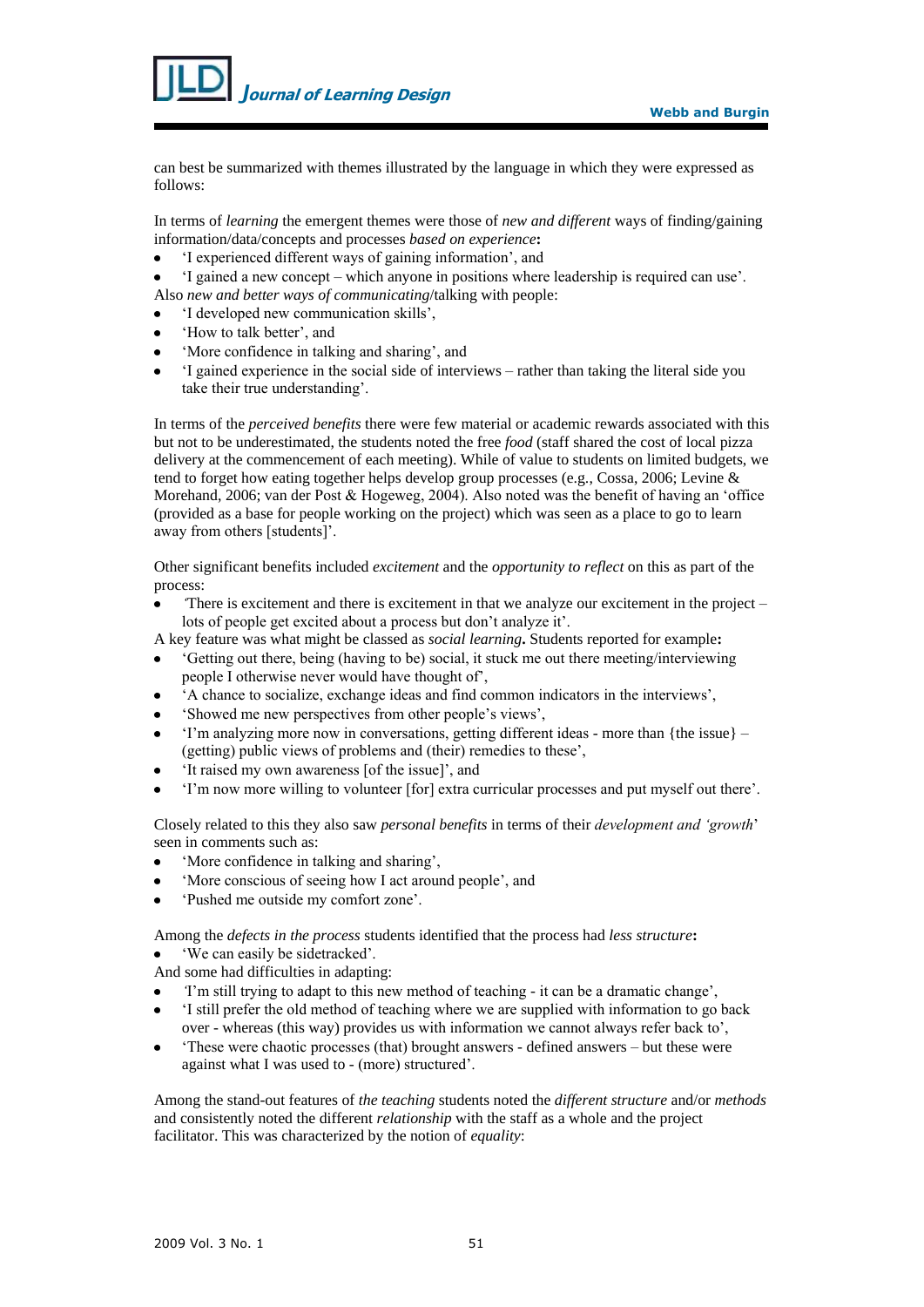*J***ournal of Learning Design**

- 'We were equal [there was] equality [staff/lecturers & students] a chance to collaborate with lecturers',
- 'It was more a group of people working to a common goal',
- 'Everyone was heard there was no hierarchy, all equality',
- 'The question: What was good? To be on *equal terms* full equal terms with academics enjoy seeing them in real life conversations',
- 'The teacher was part of the group',
- 'It was nice to see lecturers in their field with our input',
- 'A relaxed atmosphere with a round-table effect where no one was head of it'. The students noted they enjoyed *intimacy, comradely***,** and *working in small groups***:**
- 'Large classes don't work, smaller groups working on their own place an interest in contributing to the process which is needed',
- 'I looked forward to the relaxed atmosphere of it',
- 'In small groups more people are willing to express opinions and therefore have opinions', and
- 'In a small intimate group intimacy forces response'.

The 'Socratic' approach of the action conversations process and the use of this same approach in learning and developing processes for engagement were seen as developing a sense of *ownership* of the process and the outcomes. This can be seen in comments such as:

- 'We are usually spoon-fed answers this way we are told the method but had to figure out the answers',
- 'Students…think things out for themselves more engaged',
- 'It made me feel more valid, in control',
- 'We learn from ourselves own ideas own pace',
- 'Our own assessment of what we are doing wrong rather than lecturer's point of view or input on what is wrong' and
- 'Choice of meeting framework'.
	- The project was seen as *having value/use in the future* as:
- 'A new way of communicating, having conversations',
- 'We can use this there is a willingness to use it professionally',
- 'A new way of leadership use it where people are seen as equal',
- 'Continuing with this it is 'more a want to, than a have to',
- 'This could gain recognition. If we teach more people, word of this will be spread',
- 'We can improve on this',

'It is versatile can be used on [other issues]'.

# **Discussion**

The student evaluation of the project lends validity to the idea that there are particular benefits from an experiential approach to teaching and learning. The data suggests that congruence between the internal group teaching/learning process and the open-ended exploratory Socratic process used for exploring community engagement provided a particularly valuable learning experience for students. The 'leveling' of status between academics and students in the collaborative exploration also fostered an appreciation of the value of equality which carries over into the conversational interview skills being developed for use in the community. In short, this kind of small-group collaborative 'experiential' and 'service' learning fosters awareness of the very values that can contribute to the success of action researchers seeking community engagement in issues of social/environmental concern.

The student – staff collaboration suggests that the critical features of internal academic partnerships involving students in service learning are similar to those required of partnerships between the universities and the community. As such the data supports work in this field by Jacoby (2003) and associates, particularly the work of Fisher and Wilson (2003) drawing on work of Torres (2000) and Engstrom (2003). The questions raised by these authors about in-service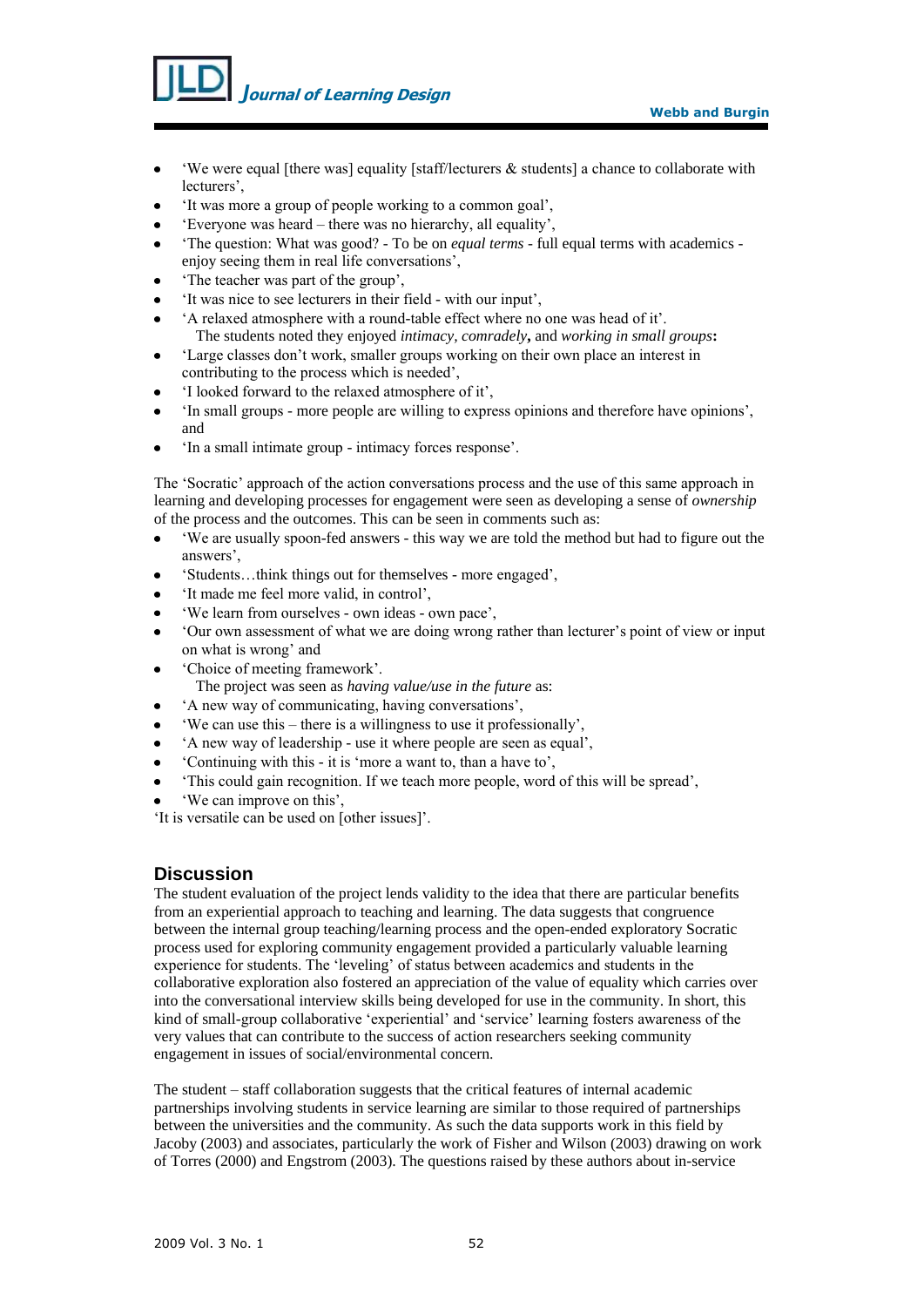

learning projects and their internal staff - student partnerships are mirrored to some extent by the collaboration reported here. They include:

- Can in-service learning be grounded in democratic partnerships around shared vision and goals?
- Are there mutual and tangible benefits in terms of unique self interests in addition to the shared interests - which may include, inter-alia, career development opportunities, personal growth, reciprocal learning and skill development, sharing of funds and facilities?
- Do the activities challenge participants' mental maps and develop crossdivisional/interdisciplinary perspectives around shared learning goals?
- Are relationships built on trust, mutual respect, equal voice, shared responsibilities, risks and rewards that forge heightened appreciation of one another's work where there is a belief that each person's contribution can make a significant difference?
- Do people invest time, energy and value/solicit and learn from diverse expertise perspectives?
- Do they create a safe environment to take risks, make mistakes, and share vulnerabilities?
- Do they involve/create forums to support frequent and open communication, clear lines of communication and shared/inclusive decision-making structures?
- Do they embrace multi-dimensional collaborative relationships that can address complex problems both in terms of the external program and the internal development of the project; including, critically, the ability to live with ambiguity and to recognize conflict as a source of learning when dealt with honestly?
- Do they recognize the importance of clear organization and dynamic leadership developing/devolving partnership within the group? Here Fisher and Wilson (2003) suggest that with an appropriate degree of structure, guidance and clarity of purpose, students in particular, can make powerful contributions and be strong leaders.
- Can these partnerships be sustained over time? To some extent this requires that they be integrated into the institutional mission and that the work of the partnership be spread throughout the institution. So, can we develop a seamless curriculum that supports pedagogies to integrate social, intellectual and affective domains of learning where in, and out of class distinctions are seen as artificial and permeable? Alternatively, do they identify and challenge organizational structures and systems that hinder efforts to develop seamless learning experiences?
- Are these programs evaluated by the students as well as by staff and to what extent does the student evaluation guide future development?

# **Conclusions**

The experiential/service/action-research approach to teaching and learning described here suggests a framework for exploring a broader base of community perceptions about water issues and training future 'managers' in skills for developing community engagement on a range of 'sustainability' issues. The action-conversations framework has potential for building support for practical action. Even with relatively 'thin data' gathered by inexperienced interviewers, the approach can yield useful and significant results. As such the process could be used by engaged community stakeholders giving them a sense of ownership of the outcomes. It might also be taught to engaged stakeholder groups by people with limited but practical experience of the process, including students such as those involved in this project.

In terms of identifying the social climate or culture on water issues, even this one semester long collaboration has uncovered relevant issues relating to community awareness of the problem of water shortage and engagement of the community in developing more sustainable water use activities. Many of the current ideas involving large-scale technological solutions, such as desalination and water recycling, are seen as 'too complicated', falling into the 'too hard' basket. Although there is awareness of the need for small-scale household solutions these are seen as remote and not important for many. A significant part of the problem is community apathy. The project suggests that public/community education may be more effective if based on practical activities and visual communication methods. It suggests a way forward using community-cultural development tools such as PhotoVoice as part of the next stage of the staff – student - community collaboration.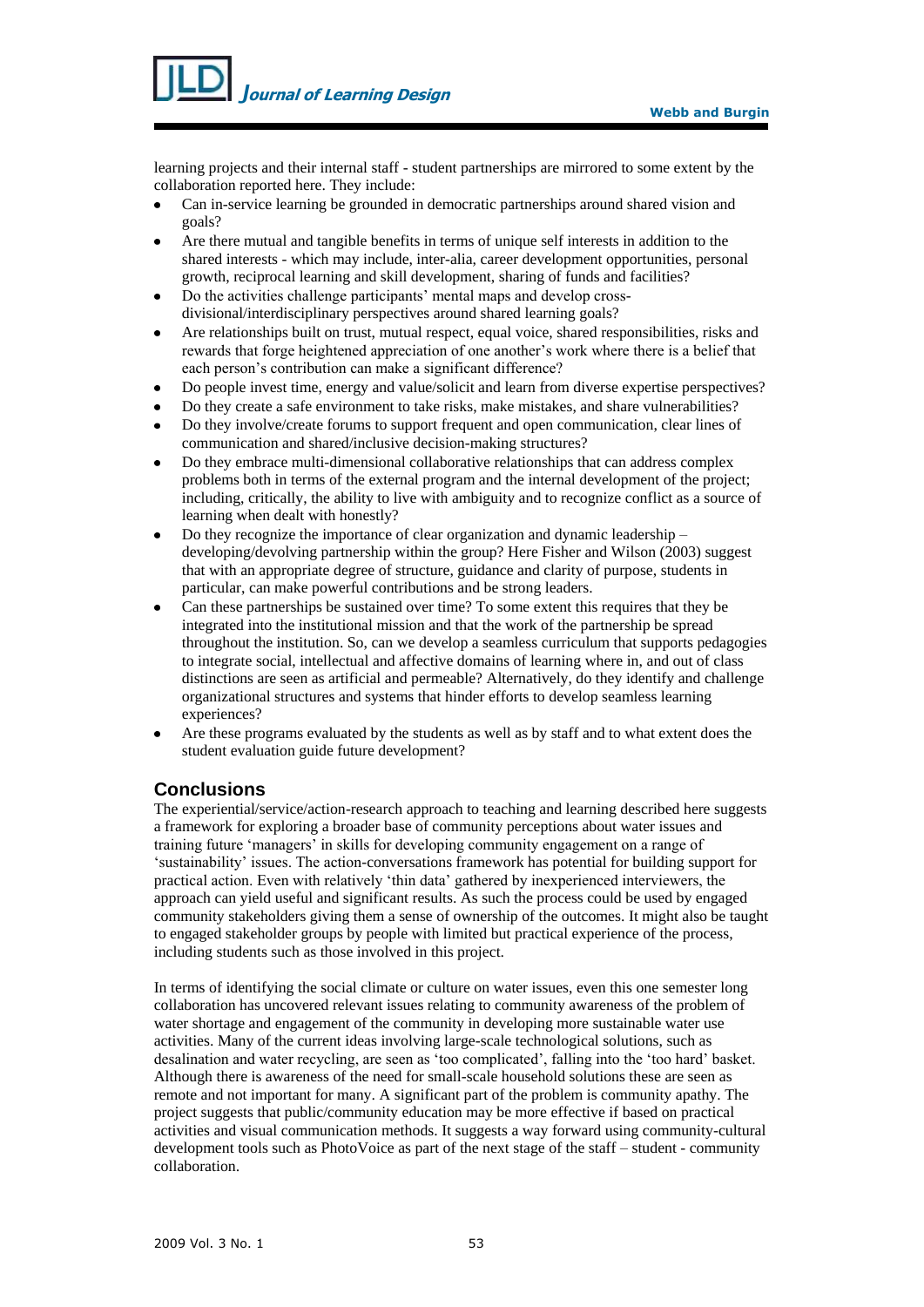

Critically the methods developed in this semester long collaborative project suggest an approach that can be shared with and used to engage inexperienced but interested community stakeholders as full participants in the process of action-researching and building a base of support for practical action within the community. As noted above, this form of engagement of community stakeholders as 'co-researchers' will be a part of future collaboration on the extension of the project.

The project also suggests value in teaching and learning based on the same principles and methods as we use for effective community development. This approach, using an action research project as a basis for learning about how we might negotiate the scientific/social interface on critical sustainability issues, pushes the boundary of what is accepted in 'natural science' degree courses. However, we think that in its small way this single semester staff – student water futures collaboration project indicates that the challenge of incorporating experiential, service learning for 'engaged' science learning is not only attractive to staff and students but amenable to research and evaluation, and an appropriate, if different kind of rigor. Coming from an empirical base it supports aspects of the speculative analysis we offered above for parallels between lessons from community engagement on issues of concern and the processes for teaching of, and learning by students (and staff) engaged in such service-based action-research projects. It also illustrates, in the language of student participants, positive answers to some of the questions raised elsewhere in the literature (e.g. Jacoby 2003; Dewar & Walker, 1999; Kirschner, Sweller & Clark, 2006) on this approach to teaching and learning.

## **References**

- Bawden, R. J. (2007). A paradigm for persistence: a vital challenge for the agricultural academy. *International Journal of Agricultural Sustainability,* 5, 17-24.
- Bridger, J. C., & Alter, T. R. (2006). The engaged university, community development, and public scholarship. *Journal of Higher Education Outreach and Engagement,* 11, 163-178.
- Burgin, S. (2002). Tragic consequences for conservation of mis-defining the term community. In D. Lunney & S. Burgin (Eds.), *A clash of paradigms: community and research-based conservation* (pp. 1-7). Mosman: Royal Zoological Society of New South Wales.
- Burgin, S., Webb, T., Maheshwari, B., Huda, S., Packham, R., Parvez, Q., & Wallace, G. (2007). A systems approach for water use and management in peri-urban landscapes: connecting science and cultural dimensions for sustainability. In *In the pipeline' symposium*, Centre for Cultural Research, University of Western Sydney, South Penrith (July, 2007).
- Cairns, G. (2007). *Submission on the current discipline groupings and relativities within the cluster funding mechanism* La Trobe University, Melbourne. [Online] [http://www.dest.gov.au/NR/rdonlyres/4FA87BF6-042E-4083-9943-](http://www.dest.gov.au/NR/rdonlyres/4FA87BF6-042E-4083-9943-CEF166E4FE27/15876/010CairnsMathematicsSectionLaTrobeUniversity.pdf%20(24) [CEF166E4FE27/15876/010CairnsMathematicsSectionLaTrobeUniversity.pdf \(24](http://www.dest.gov.au/NR/rdonlyres/4FA87BF6-042E-4083-9943-CEF166E4FE27/15876/010CairnsMathematicsSectionLaTrobeUniversity.pdf%20(24) June, 2008].
- Cossa, M. (2006). *Rebels with a cause: working with adolescents using action techniques*. Philadelphia: Jessica Kingsley Publishers.
- Dewar, B. J., & Walker, E. (1999). Experiential learning: issues for supervision. *Journal of Advanced Nursing,* 30, 1459-1467.
- Engstrom, C. M. (2003). Developing collaborative student affairs–academic affairs partnerships for service-learning, In B. Jacoby (Ed.), *Building partnerships for service learning* (pp. 65- 84). San Francisco: John Wiley & Sons.
- Fisher, I., & Wilson, S. H. (2003). Partnerships with students. In B. Jacoby (Ed.), *Building partnerships for service learning* (pp. 85-105)*.* John Wiley & Sons: San Francisco.
- Friere, P. (1970). *Pedagogy of the oppressed.* (M Ramos trans) New York: Herder and Herder.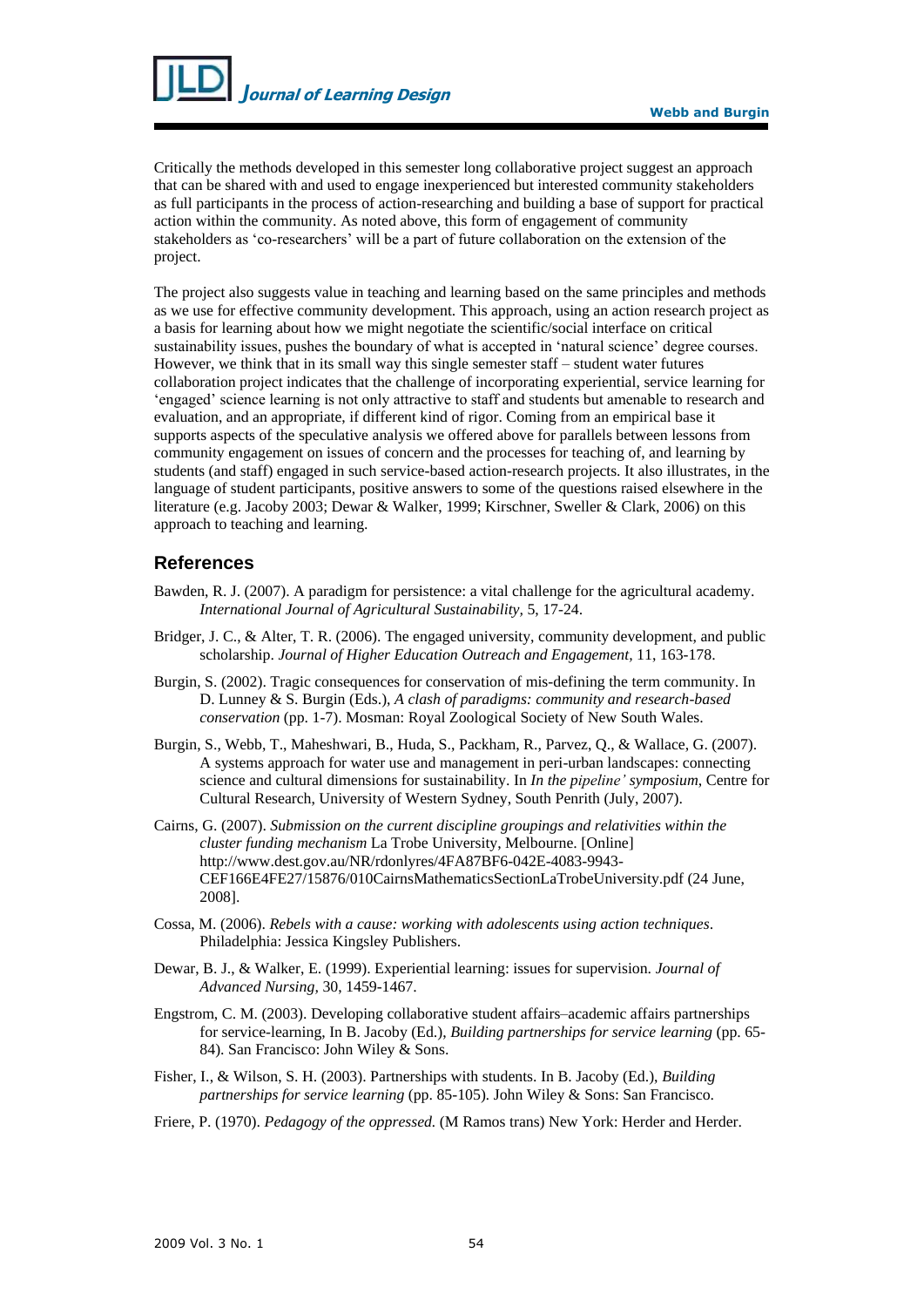

- Glaser, B. G., & Strauss, A. L. (1967). *The discovery of grounded theory: strategies for qualitative research.* New York: Aldine de Gruyter.
- Glaser, B. G. (1992). *Basics of grounded theory analysis: [emergence vs forcing, basics of](http://voyager.uws.edu.au/cgi-bin/Pwebrecon.cgi?SC=Title&SEQ=20070925171703&PID=SHWxvk3D2H6a1sf9g3o2g3DpZ6nI8fv&SA=Emergence+vs+forcing,+basics+of+grounded+theory+analysis)  [grounded theory analysis](http://voyager.uws.edu.au/cgi-bin/Pwebrecon.cgi?SC=Title&SEQ=20070925171703&PID=SHWxvk3D2H6a1sf9g3o2g3DpZ6nI8fv&SA=Emergence+vs+forcing,+basics+of+grounded+theory+analysis)*. Sociology Press: Mill Valley: California.
- Hauser, R., & Hauser, H. (1975). *Coming of social age.* Centre for Human Rights and Responsibilities, London.
- Jacoby, B. (Ed.) (1996). *Service learning in higher education: concepts and practices* Jossey Bass: San Francisco.
- Jacoby, B. (Ed.) (2003). *Building partnerships for service learning.* John Wiley & Sons: San Francisco.
- Kemmis, S., & McTaggart, R. (eds.) (1988a). *The action research reader.* Melbourne: Waurn Ponds, Deakin University Press.
- Kemmis, S., & McTaggart, R. (1988b). *The action research planner.* Melbourne*:* Waurn Ponds, Deakin University Press.
- Kirschner, P. A., Sweller, J., & Clark, R. E. (2006). Why minimal guidance during instruction does not work: an analysis of the failure of constructivist, discovery, problem-based, experiential, and inquiry-based teaching. *Educational Psychologist,* 14, 75-86.
- Levine, J. M., & Morehand, P. L. (2006). *Small groups: key readings*. New York: Psychology Press.
- Lunney, D., Dickman, C., & Burgin, S. (2002). A bizarre and threatening process: bypassing ecological research when tackling environmental issues. In D. Lunney, C. Dickman & S. Burgin (Eds.), *A clash of paradigms: community and research-based conservation* (pp. 97- 101). Mosman: Transactions of the Royal Zoological Society of New South Wales.
- Maheshwari, B. (2004). Urban irrigation: understanding issues and research needs, in *Proceedings of the national workshop on role of irrigation in urban water conservation – opportunities and challenges* (pp. 15-18). Toowoomba: Cooperative Research Centre for Irrigation Futures.
- Maheshwari, B.L., & Simmons, B. (2003). Issues, challenges and opportunities for water reuse and management in Sydney, Australia. In R. Devi & N. Ashan (Eds.), *Water and wastewater: perspectives of developing countries* (pp. 73-80). London: Water and Environmental Management Series, IWA Publishing, International Water Association.
- Marks, R. (2002). Corporate governance or where does ownership lie? *Australian Journal of Management,* 27, 1-6.
- McTaggart, R. (1997). *Participatory action research: international contexts and consequences.*  Albany: State University of New York Press.
- Peavey, F. (1994). *By life's grace: musings on the essence of social change*. Philadelphia: New Society Publishers.
- Peavey, F., & Hutchinson, V. (1993). *Strategic questioning for personal and social change.* San Francisco: Fran Peavey.
- Pollard, C., & Chan, E. S. K. (2006). A review of information systems programs in universities in Victoria *Australasian Journal of Information Systems,* 14: 231-247.
- QUT (Queensland University of Technology) (2007). *Engagement projects* [http://www.qut.edu.au/commun/combusgov/projects.jsp. \(24](http://www.qut.edu.au/commun/combusgov/projects.jsp.%20(24) June 2008)
- Stapp, W. B., Wals, A. E. J., & Stankorb, S. L. 1996. *Environmental education for empowerment: action research and community problem solving*. Dubuque, Iowa: Kendall/Hunt Publishing Company.